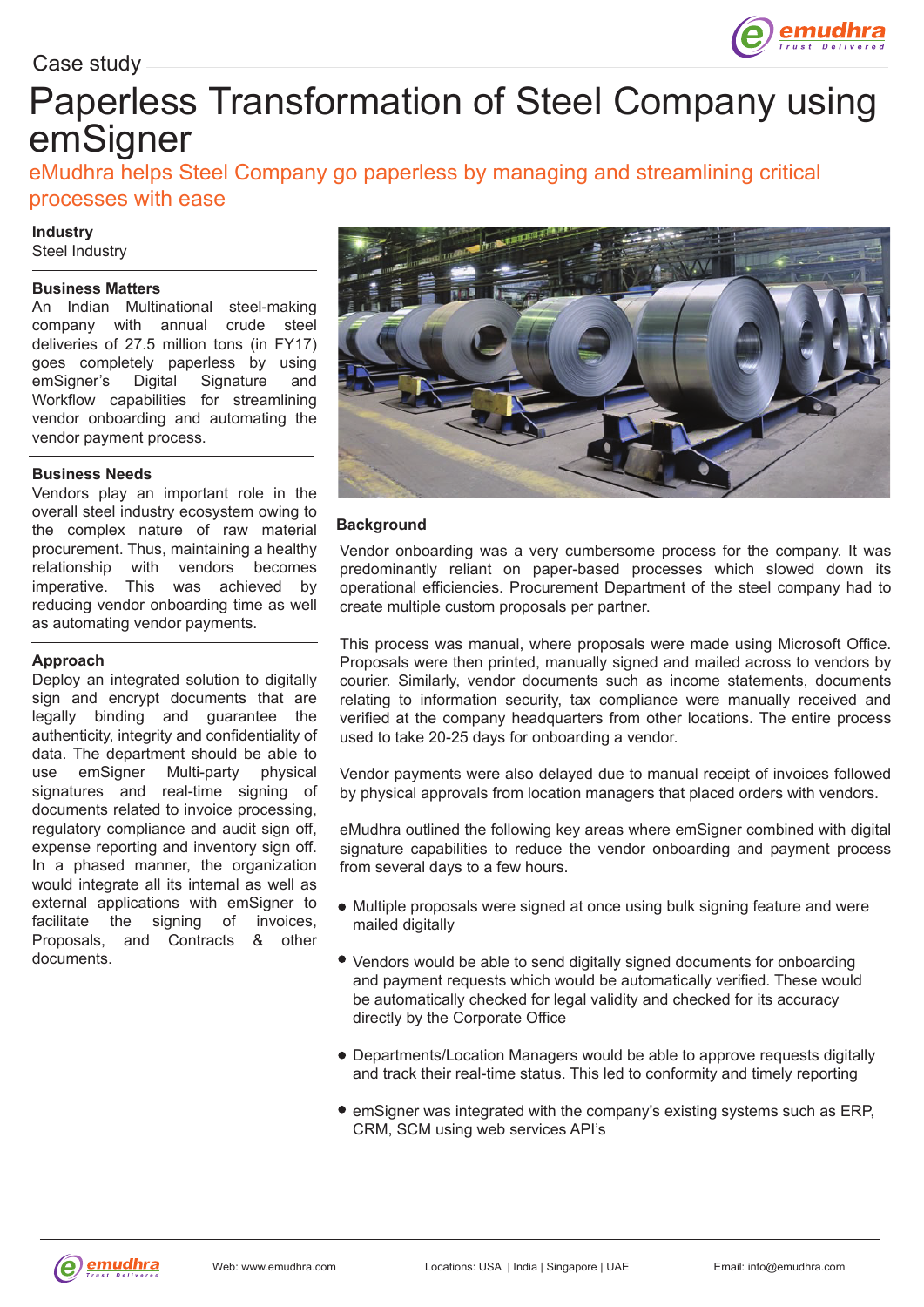Case study | Steel Industry

#### **Digital Signature Technology**

The Digital Signature Technology works on the Public Key Infrastructure framework which uses a Cryptographic Key Pair – Private and Public Key for secure access and transmission of information.

Digital Signatures are generated by the issuer for the client in a secure device.

## **Benefits**

The Steel Company reaped significant benefits by implementing digital signature-based workflow signing.

This includes

- Reduction in vendor onboarding from 25 days to few hours
- Automation of Account Payable
- Legal non-repudiation, eliminating fraud
- Signing and approving of documents anywhere, anytime
- Faster turnaround time, increased employees' efficiency, productivity, and transparency
- Meeting compliance & regulatory hardened, tamper-resistant device requirements
- Complete paperless workflow resulting in huge savings



## **Solution**

eMudhra implemented emSigner – Secure Paperless Office solution to enable Digital Signature based approvals for the following workflows.

- External flows for Vendor Onboarding and Vendor Payments
- hetween flows between Departments and Finance
- The bulk signing of documents for sending proposals to the vendors

emSigner was integrated with the ERP application over Webservices API for digital signing of documents.

Deployment was done on-premise which allowed the company greater degree of control and customization and allowed the company to retain data on-premise for confidentiality purposes.

- For individual signing, the digital signature certificates were issued to the Authorized Signatories
- For Bulk Signing, Class Document Signer Certificate was used which gives a higher risk assurance to parties for critical use cases such as Invoice Signing
- From a security and risk standpoint, a Hardware Security Module was used to store the<br>Class 3 Document Signer Document Signer certificate

#### **The paperless office solution uses the following broad modules:**

nudh

#### **emSigner**

On-premise Digital Signature enabled workflow management solution for defining paperless workflows

- **Hardware Security Module:** Protect the cryptographic infrastructure of some of the most security-conscious organizations in the world by securely managing, processing, and storing cryptographic keys inside Meeting compliance & regulatory
- **Class 3 Document Signer Certificate**

To sign critical documents such as invoices

#### **emAS**

eMudhra authentication server to automatically validate the signed documents that were received by t he organizationn